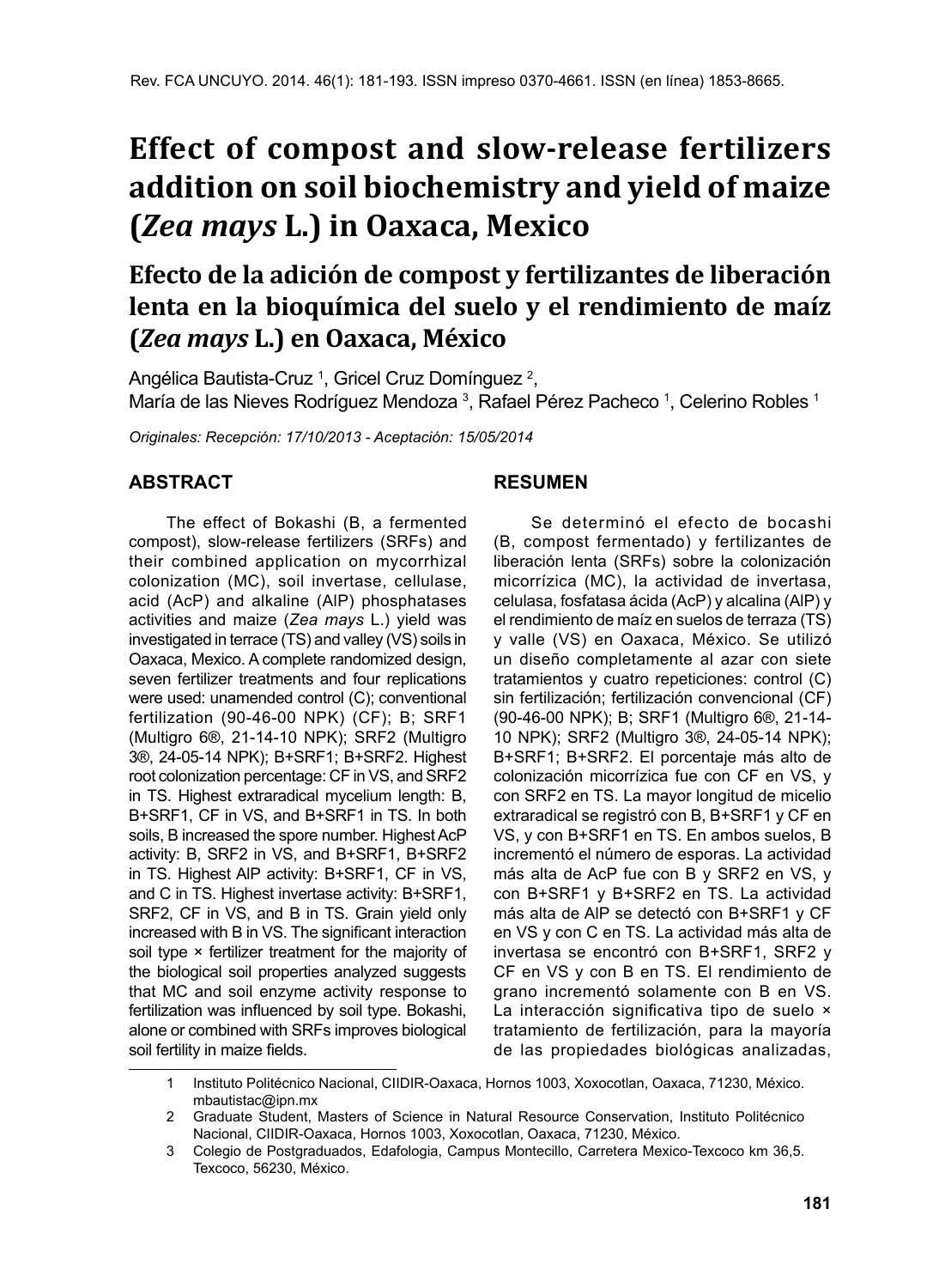#### **Keywords**

bokashi • cellulase • invertase • mycorrhizal colonization • phosphatases • *Zea mays* L.

#### **Palabras clave**

bocashi • celulasa • invertasa • colonización micorrízica • fosfatasas • *Zea mays* L.

sugiere que la respuesta de la colonización micorrízica y de la actividad enzimática a la fertilización, estuvo determinada por el tipo de suelo. Bocashi sola o combinada con SRFs puede mejorar la fertilidad biológica del suelo en cultivos de maíz.

#### **INTRODUCTION**

Many researchers have studied the effect of fertilization on soil fertility by investigating soil enzymatic activity and soil microbial biomass (26, 33). The measurement of biochemical soil properties such as soil hydrolases (phosphatase, invertase, cellulase, protease, urease) activity provides an early indication of changes in soil fertility, as they are related to the mineralization of nutrients such as P, C and N (55).

Phosphatases catalyze the hydrolysis of both organic phosphate esters and anhydrides of phosphoric acid into different forms of inorganic P, which are assimilable by plants. Acid phosphatases are secreted by various fungi, including *Aspergillus niger* (22). Invertase catalyzes the hydrolysis of sucrose to D-glucose and D-fructose, and plays a critical role in releasing low-molecular-weight sugars that are important energy sources for microorganisms (27). Invertase has been reported in bacteria (59), yeast (6) and filamentous fungi, such as *Aspergillus ochraceus* (19) and *Aspergillus niger* (44). Cellulases are a group of enzymes that catalyze the degradation of cellulose, the most abundant polysaccharide in plant cell walls (11). Cellulolytic bacteria belonging to the genus of *Cellulomonas*, *Clostridium*, *Bacillus*, *Thermomonospora*, *Ruminococcus*, *Bacteriodes*, *Erwinia*, *Acetovibrio*, *Microbispora*, and *Streptomyces* can effectively produce cellulases (47).

Arbuscular mycorrhizal (AM) fungi represent an important component of the soil microbial community and can significantly affect plant growth and soil stability (16). Hydrolytic enzymes seem to be involved in the penetration and development of AM fungi in plant roots. Mycorrhizal fungi hyphae secrete acid and alkaline phosphatases into the rhizosphere (49). Extracellular invertases play a crucial role in the AM symbiosis (48). Some AM fungi are also capable of secreting cellulase (53).

In most developing countries, the cost of mineral fertilizers is often limiting for small-scale, resource poor farmers (50). It is therefore imperative that other sustainable alternatives for soil fertility management are researched so as to ensure improved crop production and, consequently, improved food security. Integrated management based on slow-release fertilizers (SRFs) and organic fertilizers is one such alternative. One of the most promising organically based soil nutrient management practices is the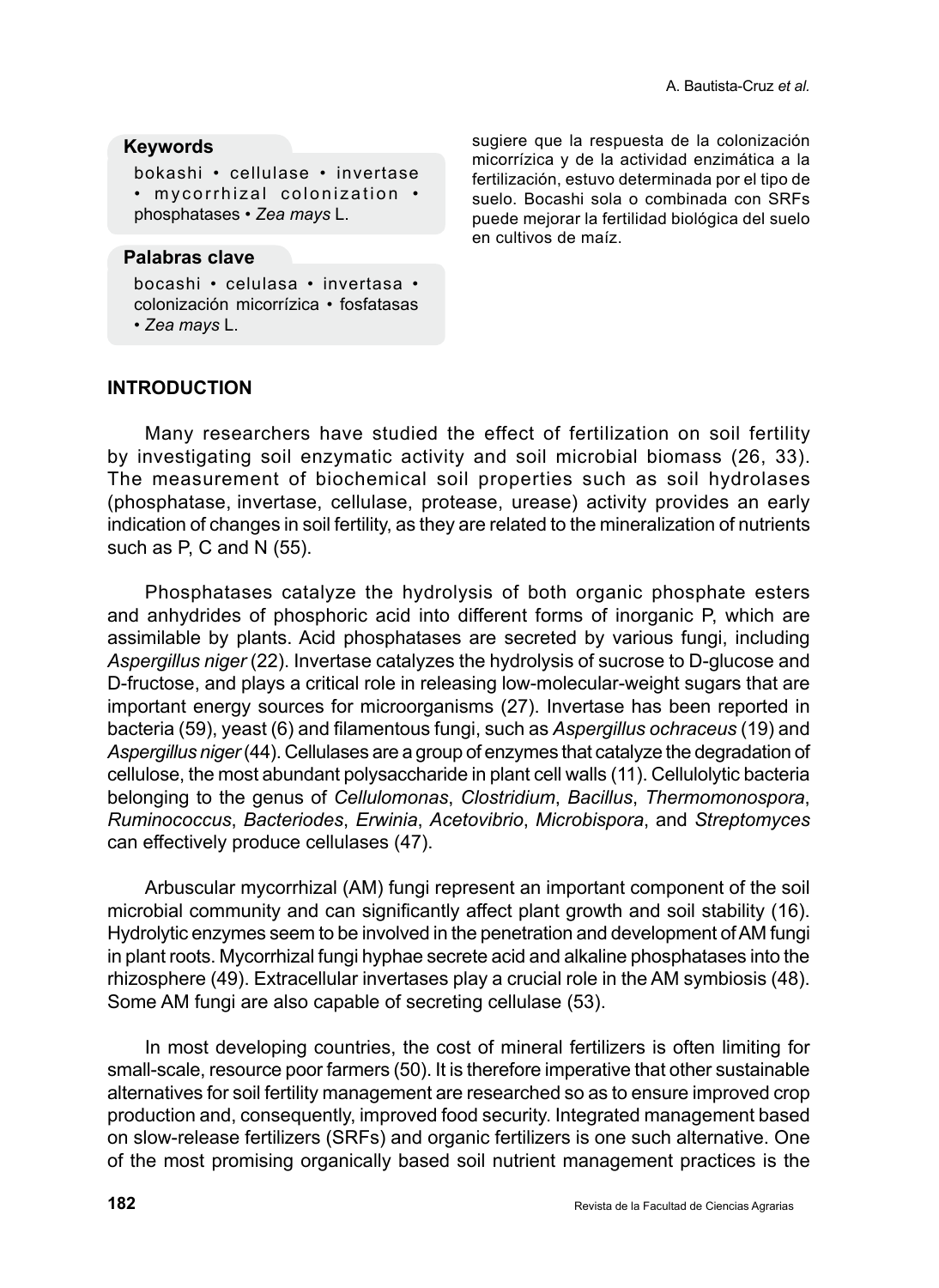use of bokashi (B). Bokashi composting uses a selected group of microorganisms to ferment organic waste (21). As a compost, B is used to improve the soil organic matter content (7). The addition of organic matter raises the chemical, physical and biological soil fertility (28). Mineral fertilizers, on the other hand, enhance the decomposition of soil organic matter, which leads to degradation of the soil structure. They also reduce the colonization of plant roots with AM and inhibit symbiotic N fixation by rhizobia due to high N fertilization (8). Therefore, they must be used in conjunction with strategies that are designed to manage and maintain soil organic matter. Some research has reported the favorable effects of compost on AM (32) and soil enzyme activities (38).

Slow-release fertilizers are commonly fertilizers coated with many different materials, such as wax resin (17), natural rubber, polyvinyl chloride and polylactic acid (20). The granules contain primarily NPK nutrients in a form which either a) delays its availability for plant uptake and use after application, or b) is available to the plant significantly longer than a reference 'rapidly available nutrient fertilizer' (29). If the use of slow nutrient-release fertilizers meets the requirements of individual plants, the plants can then utilize nutrients from these fertilizers more effectively, which in turn decrease crop costs. One application can cover several applications of highly soluble mineral fertilizers (17).

Maize (*Zea mays* L.) is one of the most important crops worldwide and sustainable agricultural systems for this crop are urgently required (44, 63). In the state of Oaxaca, Mexico, inappropriate soil management practices have led to the degradation and deterioration of the soils, and consequently, the yield of maize has decreased as a result of low soil fertility levels (23). Vergara-Sánchez *et al.* (2005) reported that 80% of maize cropping of in Oaxaca state is performed in hillside soils (terrace) with steep slopes > 30%, and only 20% in plains soils (valley).

The objective of this study was to evaluate the effect of B compost and SRFs application on the mycorrhizal colonization, soil invertase, cellulase, acid and alkaline phosphatases activities and yield of maize in terrace and valley soils in Nochixtlán District of Oaxaca, Mexico.

#### **MATERIALS AND METHODS**

The study was conducted over the 2009 spring-summer growing cycle under rainfed conditions in terrace and valley soils in Nochixtlán District (17°31' N y 97° 17' O), state of Oaxaca, Mexico. The average annual rainfall was 580 mm, average annual temperatures range from 12°C to 18°C and the climate is temperate at an altitude of 2095 m (54). First, we determined the soil properties of the study sites. The valley soil has a clay loam texture with pH 8.20 (1/2 ratio in water), with bulk density of 1.02 Mg m<sup>-3</sup>; 1.37 % organic carbon (Walkley and Black); 0.11% total N (micro- Kjeldahl); 7.04 mg  $\,$  kg $^{-1}$  P-Olsen; 0.35, 22.45 and 4.85 cmol $\,$  kg $^{-1}$  exchangeable K, Ca and Mg (atomic absorption spectrometry). The terrace soil has a clay loam texture with pH 8.50 (1/2 ratio in water), with bulk density of 1.16 Mg  $m^3$ ; 0.41% organic carbon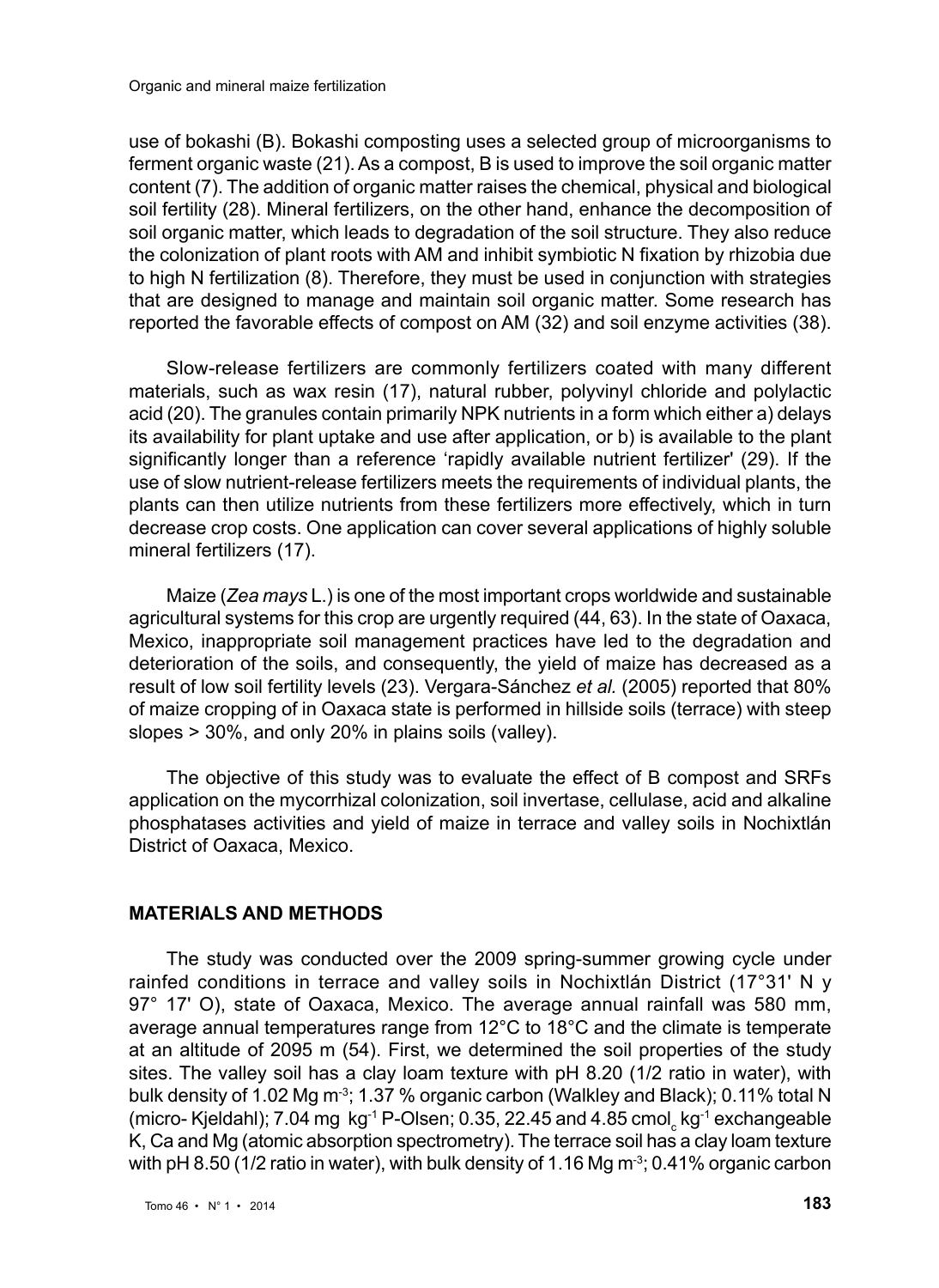(Walkley and Black); 0.03% total N (micro-Kjeldahl); 10.76 mg kg-1 P-Olsen; 0.23, 21.25 and 3.85 cmol $_{\rm c}$  kg $^{\rm -1}$  exchangeable K, Ca and Mg (atomic absorption spectrometry).

The assays were independently conducted in both soil types; a complete randomized design with seven fertilizer treatments and four replications was used. The seven fertilizer treatments were:

- unamended control (C).
- conventional fertilization (CF) with highly soluble mineral fertilizers (90- 46- 00 NPK), di-ammonium phosphate (18-46-00) 100 kg ha-1, ammonium sulphate (20- 00-00) 125 kg ha-1, urea (46-00-00) 100 kg ha-1.
- B compost, 10 Mg ha $^{-1}$ .
- coated slow-release fertilizer (SRF1) [Multigro 6®, 21-14-10 NPK of Haifa Chemicals, Haifa, Israel] 328.57 kg ha<sup>-1</sup> + urea 45.65 kg ha<sup>-1</sup>.
- coated slow-release fertilizer (SRF2) [Multigro 3®, 24-05-14 NPK of Haifa Chemicals, Haifa, Israel] 375 kg ha $-1$  + triple super phosphate 59.78 kg ha $-1$ .
- B compost 4 Mg ha<sup>-1</sup>+ SRF1 328.57 kg ha<sup>-1</sup> + urea 45.65 kg ha<sup>-1</sup> (B+SRF1).
- B compost 4 Mg ha<sup>-1</sup> + SRF2 375 kg ha<sup>-1</sup> + triple super phosphate 59.78 kg ha<sup>-1</sup> (B+SRF2).

The CF was consistent with the standard practices of local farmers. The B compost dose in treatments 6 and 7 is reduced because the Leopardo® hybrid is high yield and early variety (51) and high quantities of available N can extend its productive cycle. According to the owners of the land, both plots have been cropped in rainfed conditions for more than 30 years. The terrace plot is cropped with wheat-barley-maize rotation, but the valley plot only with maize. All the crops are managed in accordance with the technical recommendations of the Campo Agrícola Experimental Mixteca Oaxaqueña from the Instituto Nacional de Investigaciones Forestales, Agrícolas y Pecuarias (24).

The size of the experimental plot was 22.4  $m<sup>2</sup>$  with three useful rows and two rows used to minimize edge effect; length of 7.0 m per row and 140 plants per plot. B compost was prepared with cattle manure, wheat straw, "piloncillo" (powdered brown sugar), coal, ash and soil.

The mean B compost composition was 18.46% organic carbon, 1.44% total N, 2.49% total P, 2.46% total K; 8.13 pH (42). Land was prepared mechanically with a disk plough in March and a harrow plough 15 days prior to sowing. The crops were sowed on June 15, 2009 at a density of 50,000 plants ha<sup>-1</sup>, "Leopardo®" (Asgrow- Monsanto, St. Louis, Missouri, USA) maize seed was used. The seeds were pre-treated with Furadan® (carbofuran, a systemic acaricide, insecticide and nematicide is the active ingredient in Furadan) for grub control.

The application of the fertilizer and B compost treatments were done eight days post-emergence, incorporated 5 cm around the stem of each plant at a soil depth of 15 cm. At 40 days Gramoxone® and Banvel® were applied for weed control. Paraquat is the active ingredient in Gramoxone®, and is the most highly acutely toxic herbicide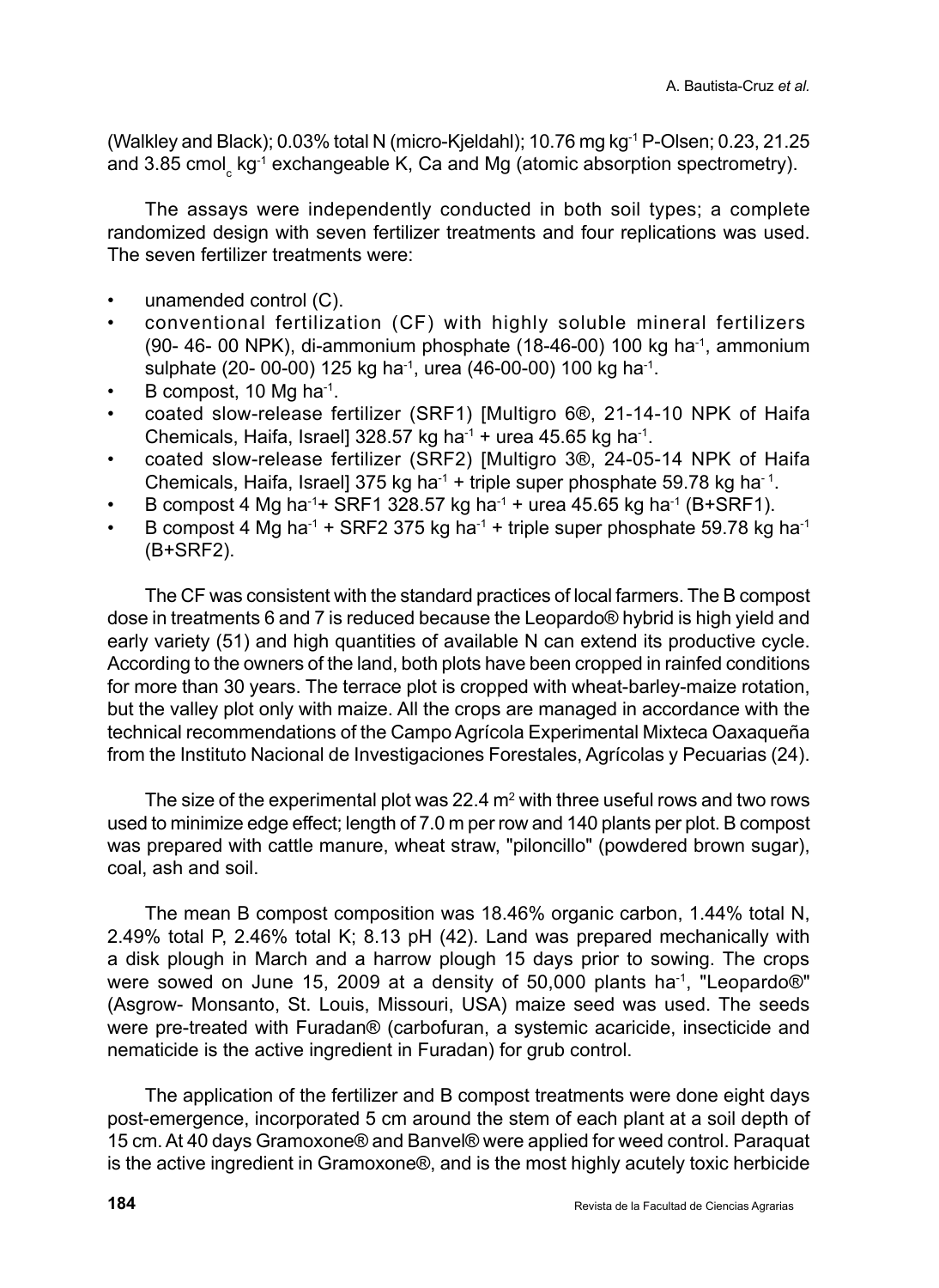to be marketed over the last 60 years. Nonetheless, it is one of the most widely used herbicides in the world, and in most countries where it is registered it can be used without restriction (60). Dicamba, a benzoic acid herbicide used on various crops to control a broad spectrum of woody plants and broad leaf weeds is the active ingredient in Banvel®. All three cited pesticides are authorized products by Mexican regulation (9).

The maize was harvested on December 15, 2009. On December 8, 2009, one composed sample of rhizospheric soil and roots (10-15 cm from the stem, 0-20 cm soil depth) of five mounds of maize was collected at each replication treatment; the subsamples were randomly chosen. A portion of the soil from each sample was stored in polyethylene bags and refrigerated (4-6°C) for the analysis of mycorrhizal parameters. Following Zornoza *et al*. (2006), a second portion from the soil of each sample was air-dried and sieved (< 2 mm) for the determination of soil enzyme activity. The maize roots were recovered from the soil samples, thoroughly washed, dried (60°C 48 h) and stored in plastic bags.

To determine the percentage of mycorrhizal colonization, the dry roots were re- soaked in tap water (3-4 h). The extent of mycorrhizal colonization was determined after clearing and trypan blue staining by the visual analysis (43) of 25-30 root segments mounted on slides using a compound microscope (40×) (14). In soil samples, the quantification of extraradical mycelium (ERM) length was carried out using the semisolid gel technique described by Baath and Söderström (4,5). Recovery and counting of spores from soil samples was carried out using the wet sieving and decanting method (13) followed by centrifugation in a sucrose solution at 50% and observation under a stereoscopic microscope (40×).

Acid and alkaline phosphatase activity was determined according to Tabatabai and Bremner (52). The soil sample was incubated with a substrate containing *p*-nitrophenyl phosphate; the amount of *p*-nitrophenol liberated during enzymatic hydrolysis was measured by spectropothometry. Invertase activity was determined with sucrose as the substrate. The soil sample was incubated at 37°C for 5 h. The liberated reduced sugars were determined with the method described by Nelson (1944). The same incubation conditions were used in determining carboxymethylcellulase activity, with the exception being that the substrate was carboxymethylcellulose and the incubation time was 24 h (41).

Maize ears were harvested at physiological maturity from the central part of the experimental units in order to obtain grain yield.

Data was submitted to the two-way analysis of variance (ANOVA) to analyze effects of both factors: fertilizer treatments and soil type and the interaction fertilizer treatment × soil type. The means were separated with Tukey test (0.05%). The data was transformed before analysis with the arcCos procedure in order to meet the requirement of normal distribution. The statistical procedures were conducted using the JMP 7.0® software package (JMP 7.0 for windows 7).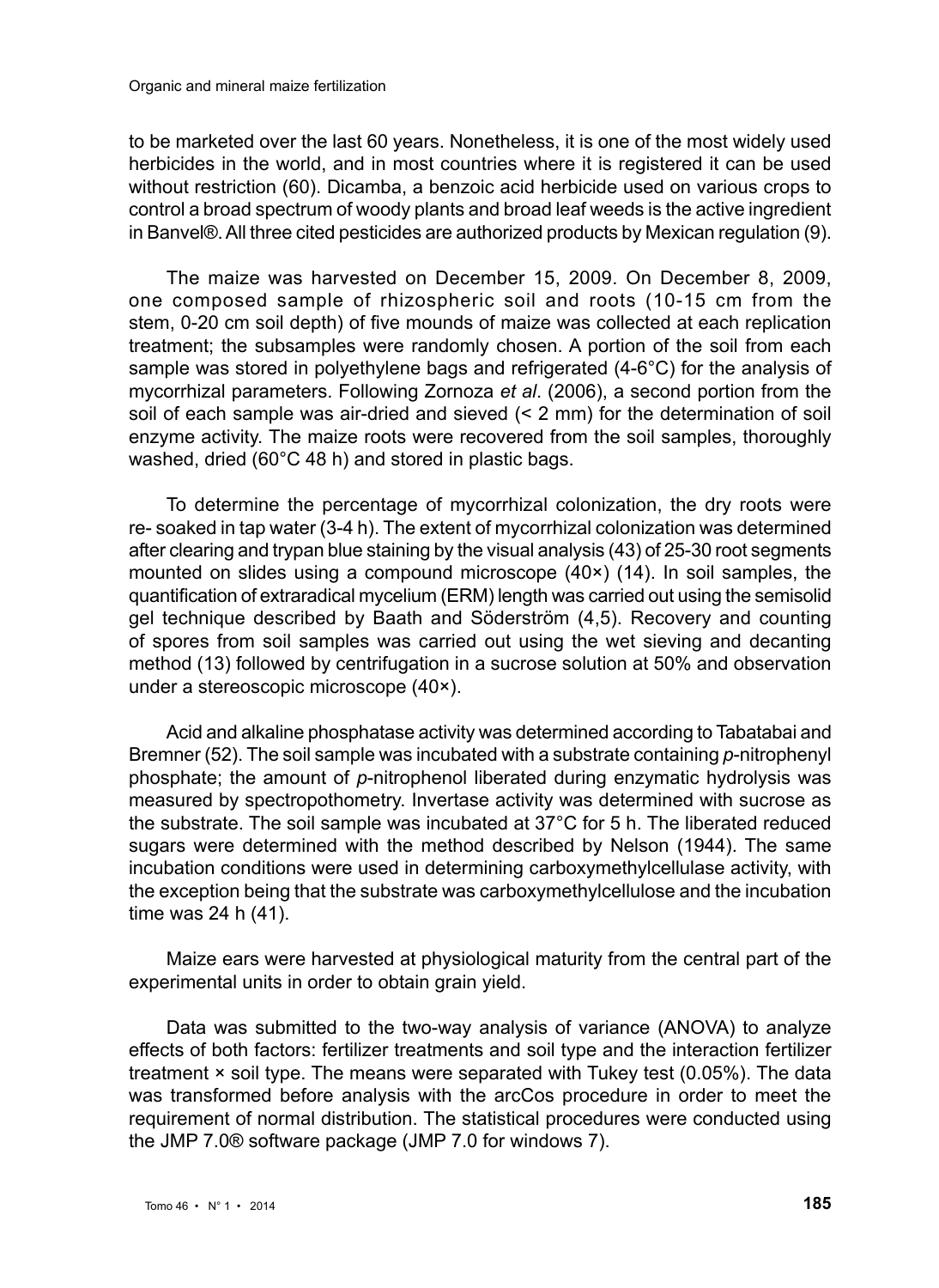### **RESULTS AND DISCUSSION**

The root colonization percentage ranged from 15 to 58% in valley soil and, from 7 to 45% in terrace soil. The highest value of this variable was with CF in valley soil, and with SRF2 in terrace soil (table 1, page 187). Similarly, Gryndler *et al*. (2005) reported that the addition of mineral N and P increased maize root length colonized by the mycorrhizal fungi. Contrarily, Guillemin *et al*. (1995) found that in a P-deficient soil, mycorrhizal colonization in pineapple roots was not modified by phosphate fertilization.

The ERM length ranged from 4.15 to 12.08 m  $g^{-1}$  in dry soil in valley soil and, from 2.29 to 8.65 m  $g^{-1}$  in dry soil in terrace soil. The highest value of this parameter was found with B, B+SRF1 and CF in valley soil and with B+SRF1 in terrace soil (table 1, page 187). Spore number ranged from 275 to 1412 per 100 g of soil in valley soil and, from 356 to 837 per 100 g of soil in terrace soil. In both soils the addition of B compost increased the spore number (table 1, page 187).

In general, the addition of B compost, alone or combined with SRF, promoted the growth of ERM length and spore number in both soils. These results coincide with those reported in previous studies, which have shown that organic fertilization may increase sporulation of some AM fungi species (3), mycorrizal roots and mycelium length (57). Álvarez-Solís *et al*. (2010) found that the percentage of colonization of mycorrhizal was 1.3 times higher with B than without compost in corn fields under rainfed conditions.

Maize is an obligatory mycorrhizal species and its roots are readily colonized by many non-host-specific AM fungi (31). Gryndler *et al*. (16) expressed that relatively low amounts of organic matter applied to soil can affect both plant growth and development of AM fungi, measured as colonized root length and hyphal growth. Humic substances, such as fulvic acids that result from the decomposition of organic fertilizers, adsorb free cations from the soil solution and may favor the physiological functions of the fungal mycelia (absorption and transport) (15).

Acid phosphatase activity ranged from 21.92  $\mu$ g p-NF g<sup>-1</sup> soil h<sup>-1</sup> to 88.70 µg p-NF  $g^{-1}$  soil h<sup>-1</sup> in valley soil and, from 23.18 µg p-NF  $g^{-1}$  soil h<sup>-1</sup> to  $36.90$  µg p-NF  $g^{-1}$  soil h<sup>-1</sup> in terrace soil. The highest acid phosphatase activity was registered with B and SRF2 in valley soil and with B+SRF1 and B+SRF2 in terrace soil (table 1, page 187).

Alkaline phosphatase activity ranged from 126.98  $\mu$ g p-NF g<sup>-1</sup> soil h<sup>-1</sup> to 178.63 µg p-NF g<sup>-1</sup> soil h<sup>-1</sup> in valley soil and, from 32.25 µg p-NF g<sup>-1</sup> soil h<sup>-1</sup> to 84.75  $\mu$ g p-NF g<sup>-1</sup> soil h<sup>-1</sup> in terrace soil. The highest alkaline phosphatase activity was found with B+SRF1 and CF in valley soil and with C in terrace soil.

Mineral fertilizers do not directly inhibit enzyme activity, but rather, repress its production (37). Martens *et al*. (1992) also reported that the addition of organic matter maintained high levels of phosphatase activity in soil during a long- term study. Álvarez-Solís *et al*. (2010) indicated a positive effect in the activity of both phosphatases with the application of compost in corn fields under rainfed conditions. Martínez-Gallegos *et al*. (2012) reported that the simultaneous addition of mineral SRFs and compost enhance the phosphatase activity in the rhizosphere of *Agave angustifolia* Haw.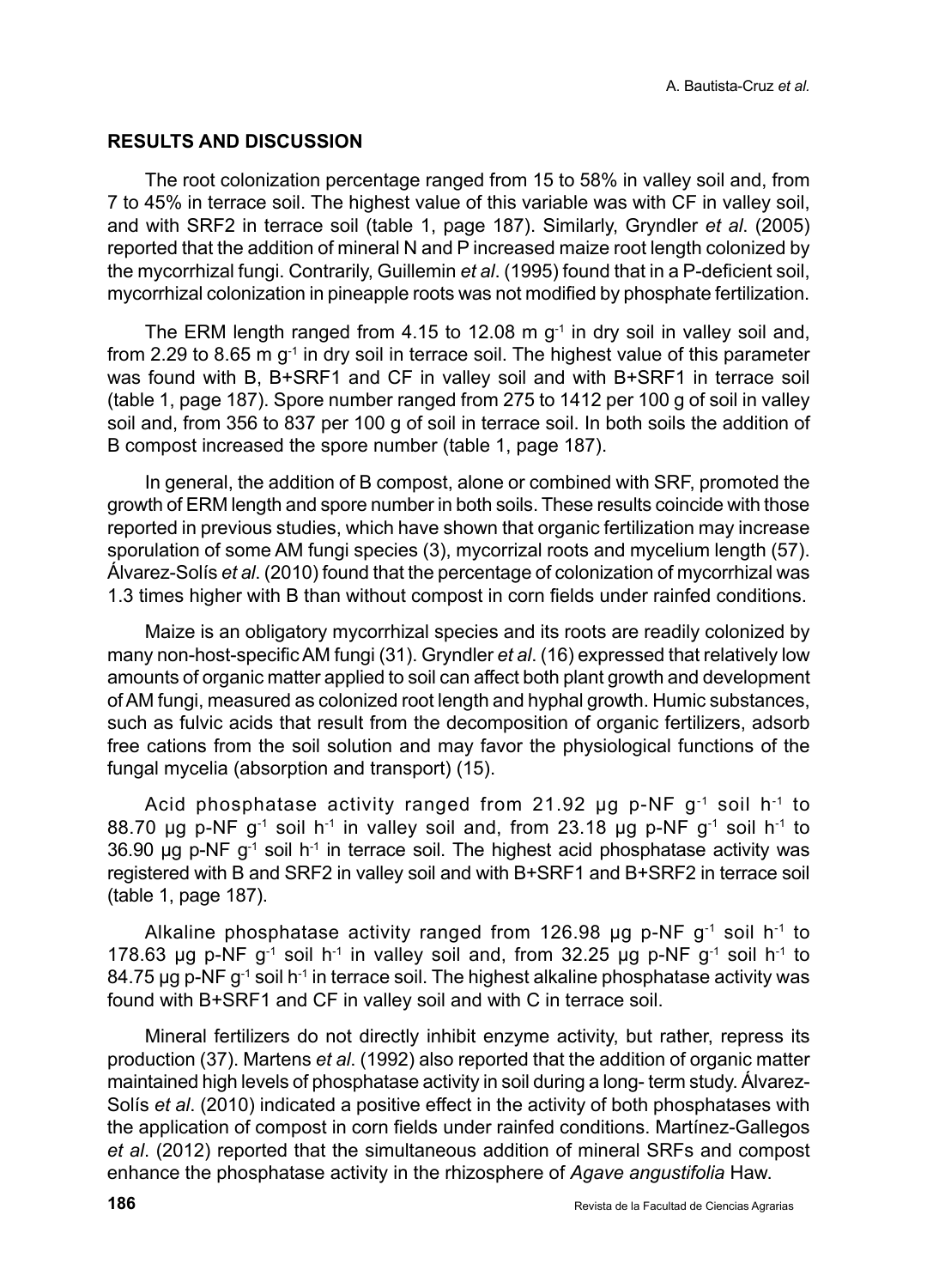| >>>>>>:"> >> ^:" >^">:" >>"" > "">:" : ; > : ; -; -; -; -; -; -; -; -; -; -; -; -<br>$+$ etandard priori of budrolutic soil enzyme activity in the rhizosphere of maize (Zea mays ). As affe<br>l | ï<br>l and and an in alcohol a shirter District Ocycor<br>ز<br>;; |
|---------------------------------------------------------------------------------------------------------------------------------------------------------------------------------------------------|-------------------------------------------------------------------|
|                                                                                                                                                                                                   |                                                                   |

**Tabla 1.** Valores promedio (± error estándar) de la actividad de enzimas hidrolíticas en la rizósfera de maíz (*Zea mays* L.) Valores promedio (± error estándar) de la actividad de enzimas hidrolíticas en la rizósfera de maíz (Zea mays L.) como respuesta a los tratamientos de fertilización y al tipo de suelo en el Distrito de Nochixtlán, Oaxaca, México. como respuesta a los tratamientos de fertilización y al tipo de suelo en el Distrito de Nochixtlán, Oaxaca, México. Tabla 1.

| Cellulase            | µg of glucose g <sup>-1</sup> dry soil 24 h <sup>-1</sup> |             | $0.04\pm0.00$ A a              | $0.10 + 0.00A$ a       | $0.08 + 0.00A$ a  | $0.10 + 0.01$ Aa | $0.07\pm0.00A$ a  | $0.05 \pm 0.00$ A a    | $0.05 \pm 0.00$ A a | $-0.466$      |              | $0.03 + 0.00A$ a | $0.03 + 0.00A$ a       | $0.03 + 0.00A$ a  | $0.03 + 0.00A$ a         | $0.07\pm0.00A$ a       | $0.02\pm0.00A$ a        | $0.02\pm0.00A$ a      | >0.523      | >0.446                             |
|----------------------|-----------------------------------------------------------|-------------|--------------------------------|------------------------|-------------------|------------------|-------------------|------------------------|---------------------|---------------|--------------|------------------|------------------------|-------------------|--------------------------|------------------------|-------------------------|-----------------------|-------------|------------------------------------|
| Invertase            | ug of glucose g <sup>-1</sup> dry soil 5 h <sup>-1</sup>  |             | Φ<br>$3.46 \pm 0.14 B$         | ರ<br>$4.86 \pm 0.29$ A | Φ<br>3.66±0.24B   | 4.18±0.07AB de   | σ<br>4.88±0.12A   | ਹ<br>$5.17 \pm 0.43$ A | 4.27±0.22AB de      | 00007         |              | 11.53±0.18BC b   | $11.90 \pm 0.13 B$ ab  | ω<br>12.72±0.20A  | $\circ$<br>11.50±0.14BC  | $\circ$<br>11.11±0.04C | $\Omega$<br>11.03±0.26C | Ò<br>$9.92 \pm 0.05D$ | $-0.0001$   | 0.0001                             |
| Alkaline phosphatase |                                                           | Valley soil | $\circ$<br>$133.02 \pm 2.83$ C | ω<br>68.99±3.26 A      | 64.18±2.55AB ab   | 44.05±11.53BC bc | 162.83±4.68 AB ab | ω<br>178.63±2.40A      | O<br>26.98±2.42C    | $\frac{8}{3}$ | Terrace soil | ರ<br>84.75±0.96A | ፟፟፟፟፟፟፟<br>58.40±0.66C | ల<br>47.66±1.97DE | <u>م</u><br>38.26±1.07EF | မ္မ<br>74.10±4.06B     | ರಾ<br>32.25±1.80F       | ъ<br>55.51±2.89CD     | $\sim 0.00$ | 50.0001                            |
| Acid phosphatase     |                                                           |             | Ō<br>21.92±1.21 D              | 46.46±3.13 B           | ω<br>88.70±1.81 A | 42.49±1.66 B bc  | ω<br>86.80±1.60 A | 41.55±1.75 B bc        | 31.53±0.56 C def    | 50007         |              | ø<br>25.73±0.03B | ලු<br>25.70±0.00B      | 23.18±1.29B       | ලු<br>24.17±1.26B        | 27.05±1.96B efg        | 36.90±0.82A cd          | 33.66±0.97A de        | $-0.0007$   | 50.0001                            |
| Fertilizer treatment |                                                           |             | ပ                              | 5                      | ≃                 | SRF1             | SRF2              | B+SRF1                 | B+SRF2              | p             |              | $\circ$          | 5                      | m                 | SRF1                     | SRF <sub>2</sub>       | B+SRF1                  | B+SRF2                | Q           | soil type × fertilizer<br>effect p |

B, bokashi; C, unamended control; CF, conventional fertilization; SRF1, slow-release fertilizer 1 (Multigro 6®, 21-14-10 NPK); SRF2, slow-release fertilizer B, bokashi; C, unamended control; CF, conventional fertilization; SRF1, slow-release fertilizer 1 (Multigro 6®, 21-14-10 NPK); SRF2, slow-release fertilizer 2 (Multigro 3®, 24-05-14 NPK). 2 (Multigro 3®, 24-05-14 NPK). Numbers in a column followed by different uppercase letters indicate fertilizer treatment effect and numbers in a column followed by different lowercase Numbers in a column followed by different uppercase letters indicate fertilizer treatment effect and numbers in a column followed by different lowercase etters indicate soil type x fertilizer effect at 0.05-probability levels based on Tukey test. letters indicate soil type × fertilizer effect at 0.05-probability levels based on Tukey test.

B, bocashi; C, control sin fertilización; CF, fertilización convencional; SRF1, fertilizante de liberación lenta 1 (Multigro 6®, 21-14-10 NPK); SRF2, fertilizante B, bocashi; C, control sin fertilización; CF, fertilización convencional; SRF1, fertilizante de liberación lenta 1 (Multigro 6®, 21-14-10 NPK); SRF2, fertilizante de liberación lenta 2 (Multigro 3®, 24-05-14 NPK). de liberación lenta 2 (Multigro 3®, 24-05-14 NPK).

Los números en una columna seguidos por letras mayúsculas diferentes indican el efecto de los tratamientos de fertilización y los números en una columna seguidos os números en una columna seguidos por letras mayúsculas diferentes indican el efecto de los tratamientos de fertilización y los números en una columna seguidos por letras minúsculas diferentes indican el efecto de la interacción tipo de suelo × fertilizante con base en la prueba de Tukey a una probabilidad de 0,05. por letras minúsculas diferentes indican el efecto de la interacción tipo de suelo × fertilizante con base en la prueba de Tukey a una probabilidad de 0,05.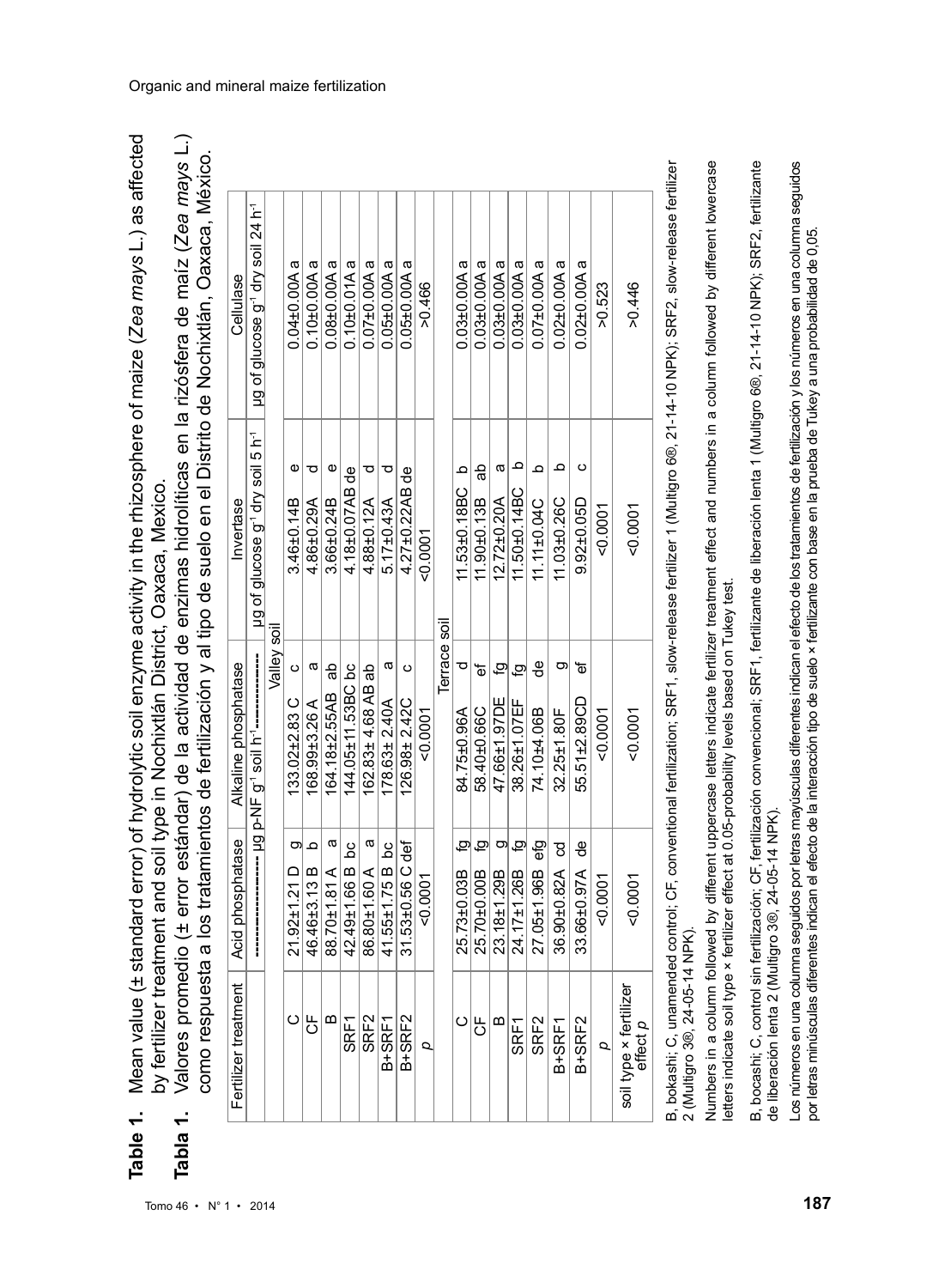Organic matter is a source of nutrients for microorganisms and as the organic matter content in soils increases so does the potential nutrient supply (39). N from fertilization stimulates phosphatase activity, since that phosphatase requires substantial N investment, and so adding N to soil increase phosphatase production (34).

Invertase activity ranged from 3.46 μg of glucose  $g^{-1}$  dry soil 5 h<sup>-1</sup> to 5.17 μg of glucose  $g^{-1}$  dry soil 5 h<sup>-1</sup> in valley soil and, from 9.92 ug of glucose  $g^{-1}$  dry soil 5 h<sup>-1</sup> to 12.72 μg of glucose  $g^{-1}$  dry soil 5 h<sup>-1</sup> in terrace soil. The highest invertase activity was found with B+SRF1, SRF2 and CF in valley soil and with B in terrace soil. Adriano *et al*.(2012) also reported a higher invertase activity in soils cultivated with banana (*Musa* spp. L.) cv. 'Grand Naine' amended with liquid bioferment+compost compared with the unamended soil and soil amended with mineral fertilizer. Saha *et al.* (2008) reported the highest invertase activity in treatments that received organic manure along with the recommended fertilizer under rainfed soybean-wheat rotation.

Cellulase activity ranged from 0.04 μg of glucose  $g^{-1}$  dry soil 24 h<sup>-1</sup> to 2.05 μg of glucose g<sup>-1</sup> dry soil 24 h<sup>-1</sup> in valley soil and, from 0.02 µg of glucose g<sup>-1</sup> dry soil 24 h<sup>-1</sup> to 0.07 µg of glucose  $g^{-1}$  dry soil 24 h<sup>-1</sup> in terrace soil. There was not a significant change in the activity of this enzyme among fertilizer treatments in both soils.

Others studies have indicated that manure application significantly increased cellulase activity under rainfed soybean-wheat rotation (46). Kautz *et al*. (2004) reported that cellulase activity increased markedly with straw and green manure treatment, but increased only slightly with mineral fertilization. Bokashi is a compost obtained in short time (2-4 weeks), and fibrous residues (ligno-cellulosic) are the main component (42). The mineralization of these components is only partial and it is assumed (there is no published data) that the final product has a considerable proportion of cellulose.

Martens *et al*. (1992) showed that organic residues generally caused a significant increase in activities of key enzymes involved in the C, N, P, and S cycles 30 days after the first application, probably due to decomposing organic compounds releasing a trigger molecule or promoter that stimulates the production of hydrolytic enzymes. Organic manures supply many available nutrients that can accelerate the multiplication of microorganisms and enzyme production, and then increase soil organisms and enzymes activities (38).

The nutrients from the decomposition and transformation of organic manure can be maintained in an available form in soil, and thus can support plant growth and development needs. High levels of soil enzyme activity accelerated the mineralization of organic matter in soil releasing more essential nutrients such as N, P and S, required for better plant growth and high yields (61).

Significant effects were found for the interaction soil type × fertilizer treatment for all of the biological soil properties analyzed except for cellulase activity (table 1, page 187).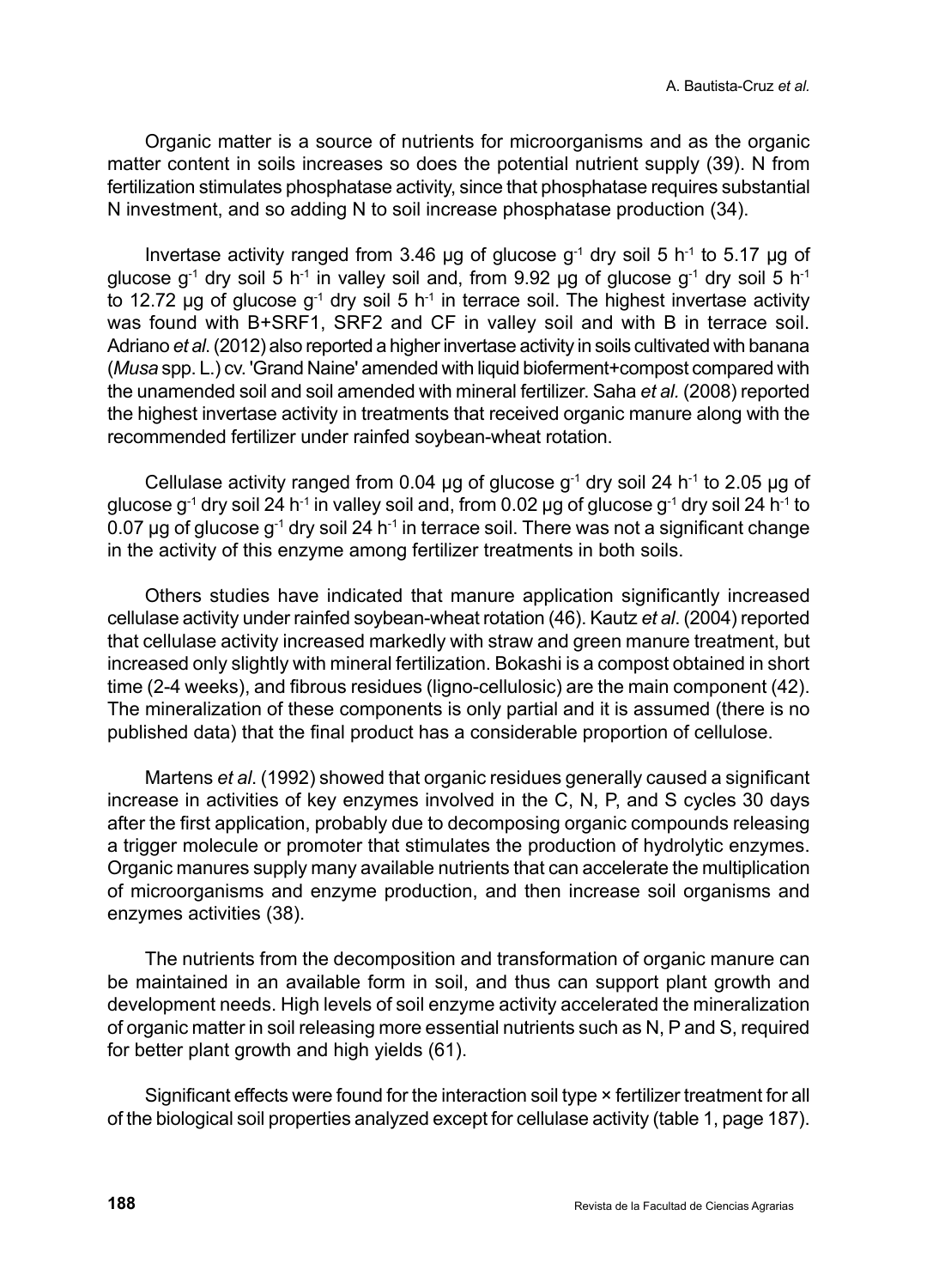The highest value of root colonization percentage was detected in valley soil with CF, the highest values of ERM length and spore number were found in valley soil with B. The highest value of alkaline phosphatase activity was detected in valley soil with B+SRF1 and CF; the highest value of acid phosphatase activity was registered in valley soil with B and SRF2; and, the highest value of invertase activity was found in terrace soil with B (table 1, page 187). These results suggest that the response of the majority of biological soil properties analyzed to the fertilization was influenced by the soil type.

The high soil organic carbon content in valley soil, compared with terrace soil, may have promoted an increase in the soil microbial biomass and their activity. Moreover, many extracellular enzymes may become stabilized through association with humic acids as a result of an increase in the humus content derived from the addition of B compost (38).

In valley soil, grain yield ranged from 6.72 to 11.44 Mg ha<sup>-1</sup> and increased with the addition of B (table 1, page 187). In terrace soil, grain yield ranged from 2.46 to 6.87 Mg ha-1, the lowest grain yield was registered with C (table 1, page 187). There were significant differences between the fertilizer treatments in each soil, but there was no significant interaction between soil type × fertilizer treatments.

According to Álvarez-Solís *et al*. (2010) the yield response to compost in valley soil may be partly due to the contribution of N and P through mineralization, which stimulates soil acid and alkaline phosphatase activity and colonization of mycorrhizal fungi (table 1, page 187). The doses of B compost (B vs B+SRF1 or B+SRF2) had significant effects, although these varied by soil type. In valley soil, the acid phosphatase activity, spore number, ERM and grain yield were higher with B, the higher dose of compost. In terrace soil, only invertase activity was higher with B.

The greatest effects of the addition of compost for all measured variables, with the exception of the invertase activity, were registered in valley soil (table 1, page 187; table 2, page 190).

In many countries there is great interest in changing agricultural management technologies based in the intensive use of agrochemicals. With respect to plant nutrition, organic matter can substitute, partially or totally, the use of mineral fertilizers.

In Mexico, many public offices, research centers and private organizations impulse these changes, with B compost as one of the products being used as an alternative, *e.g.* Instituto Nacional de Investigaciones Forestales, Agrícolas y Pecuarias (25), El Colegio de la Frontera Sur (12), Universidad de La Cañada (56), Colegio Superior para la Educación Integral Intercultural de Oaxaca (10) and Instituto Politécnico Nacional (this paper).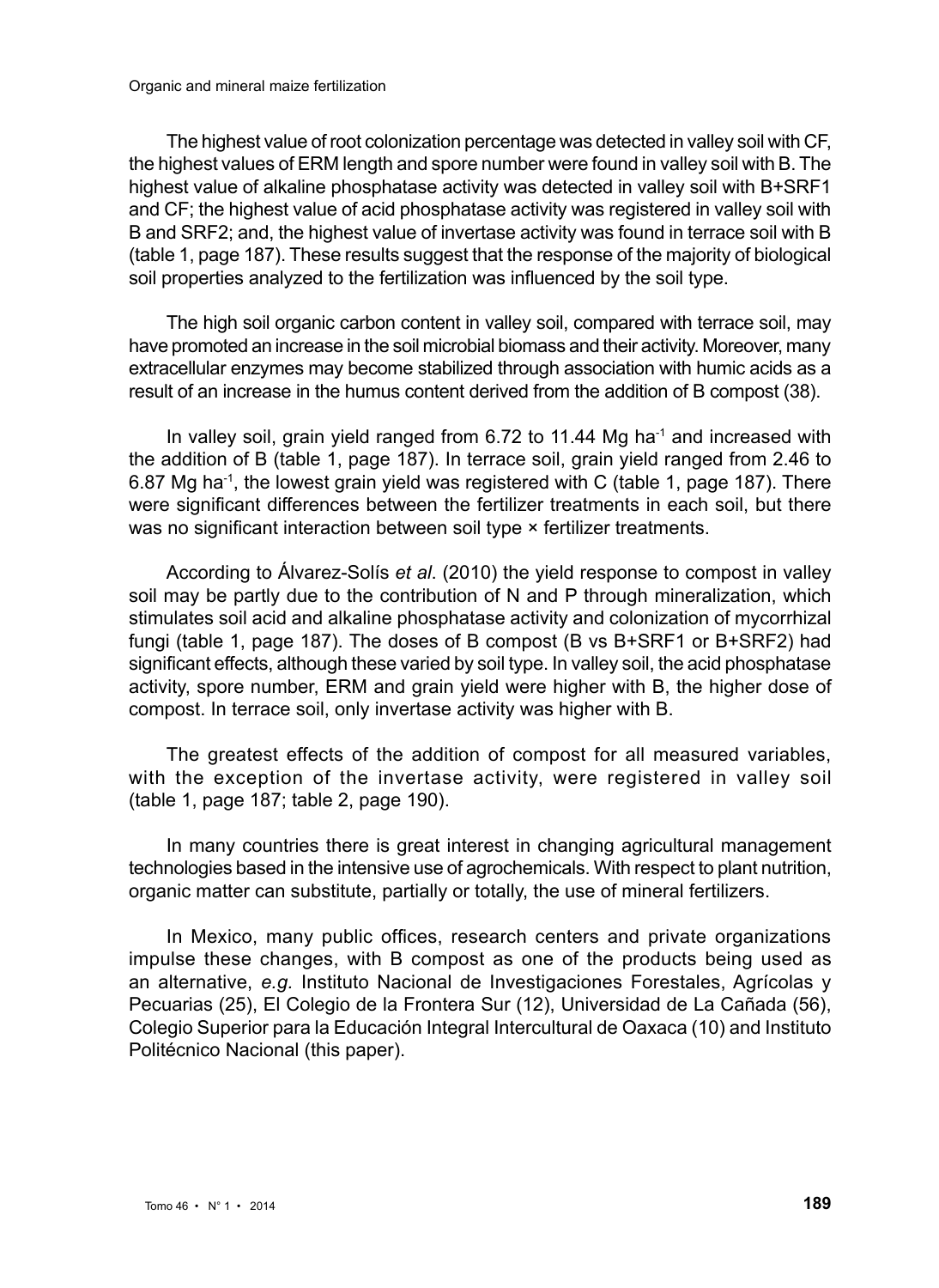**Table 2.** Mean value (± standard error) of mycorrhizal colonization and maize (*Zea mays* L.) yield as affected by fertilizer Mean value (± standard error) of mycorrhizal colonization and maize (Zea mays L.) yield as affected by fertilizer treatment and soil type in Nochixtlán District, Oaxaca, Mexico. treatment and soil type in Nochixtlán District, Oaxaca, Mexico. Table 2.

**Tabla 2.** Valores promedio (± error estándar) de la colonización micorrízica y del rendimiento de maíz (*Zea mays* L.) como Valores promedio (± error estándar) de la colonización micorrízica y del rendimiento de maíz (Zea mays L.) como respuesta a los tratamientos de fertilización y al tipo de suelo en el Distrito de Nochixtlán, Oaxaca, México. espuesta a los tratamientos de fertilización y al tipo de suelo en el Distrito de Nochixtlán, Oaxaca, México. Tabla 2.

| Grain vield                  | Mg ha <sup>-1</sup>        |             | $6.72 \pm 0.86$ C bcd | ಕಿ<br>$9.81 \pm 0.36B$  | ω<br>11.44±0.44A       | 7.31±1.52BC abc        | ಹೆ<br>8.94±0.80B    | 7.86±1.07BC abc       | $7.87 \pm 1.52$ BC abc | $-0.004$ |              | ರ<br>2.46±0.55B    | bcd<br>6.38±0.79A        | bcd<br>$6.75 \pm 1.08$ A | <u>sc</u><br>$6.87 \pm 0.72A$ | bcd<br>$6.26 \pm 0.50$ A    | bcd<br>D<br>$6.67 \pm 1.08A$ | g<br>5.21±0.41AB    | 0.024  | >0.089                             |
|------------------------------|----------------------------|-------------|-----------------------|-------------------------|------------------------|------------------------|---------------------|-----------------------|------------------------|----------|--------------|--------------------|--------------------------|--------------------------|-------------------------------|-----------------------------|------------------------------|---------------------|--------|------------------------------------|
| Spore number                 | $100$ g <sup>-1</sup> soil |             | टु<br>756.25±58.07C   | Ω<br>981.25±21.34B      | ω<br>1412.50±38.86A    | ಠ<br>768.75±25.76C     | යු<br>418.75±38.69D | g<br>868.75±50.38BC   | ō<br>275.00±17.67D     | 50007    |              | Σ<br>356.25±27.71E | 450.00 $\pm$ 10.20CDE ef | ە<br>م<br>837.50±26.02A  | ₽<br>368.75±29.53DE           | ď<br>500.00±22.82BC         | g<br>612.50±36.08B           | ъ<br>487.50±29.75CD | 00007  | $-0.0001$                          |
| Extraradical mycelium length | m g <sup>-1</sup> dry soil | Valley soil | ď<br>4.15±0.15C       | ಹೆ<br>$10.53 \pm 0.46A$ | ω<br>12.08±0.78A       | ಔ<br>6.77±0.46B        | ಔ<br>6.78±0.52B     | $10.23 \pm 0.65$ A ab | 5.50±0.37BC de         | 0.0007   | Terrace soil | 2.29±0.26D         | 3.85±0.26C ef            | 7.09±0.38B cd            | 3.33±0.17CD                   | 3.54±0.26CD ef              | $8.65 \pm 0.35$ A bc         | 3.23±0.35CD         | 0.0007 | 50.0007                            |
| Root colonization            | ಸಿ                         |             | τ<br>15.95±0.53E      | a<br>58.45±0.80A        | $\circ$<br>47.45±1.30B | $\circ$<br>28.20±0.96D | O<br>31.00±0.62D    | 44.60±0.52BCb         | 41.35±0.74C            | 50001    |              | ਟ<br>7.40±0.22E    | ਹ<br>12.45±0.81D         | O<br>33.20±0.58B         | $16.30 + 0.44$ C              | $\mathbf{c}$<br>45.00±0.49A | $\circ$<br>34.65±0.40B       | 16.95±0.49C         | 50001  | $-0.0001$                          |
| Fertilizer treatment         |                            |             | $\circ$               | 5                       | മ                      | SRF1                   | SRF2                | $B+$ SRF1             | B+SRF2                 | Q        |              | Ò                  | 5                        | m                        | SRF1                          | SRF2                        | B+SRF1                       | $B+$ SRF2           | Q      | soil type × fertilizer<br>effect p |

B, bokashi; C, unamended control; CF, conventional fertilization; SRF1, slow-release fertilizer 1 (Multigro 6®, 21-14-10 NPK); SRF2, slow-release fertilizer B, bokashi; C, unamended control; CF, conventional fertilization; SRF1, slow-release fertilizer 1 (Multigro 6®, 21-14-10 NPK); SRF2, slow-release fertilizer 2 (Multigro 3®, 24-05-14 NPK). 2 (Multigro 3®, 24-05-14 NPK).

Numbers in a column followed by different uppercase letters indicate fertilizer treatment effect and numbers in a column followed by different lowercase Numbers in a column followed by different uppercase letters indicate fertilizer treatment effect and numbers in a column followed by different lowercase letters indicate soil type x fertilizer effect at 0.05-probability levels based on Tukey test. letters indicate soil type × fertilizer effect at 0.05-probability levels based on Tukey test.

B, bocashi; C, control sin fertilización; CF, fertilización convencional; SRF1, fertilizante de liberación lenta 1 (Multigro 6®, 21-14-10 NPK); SRF2, fertilizante B, bocashi; C, control sin fertilización; CF, fertilización convencional; SRF1, fertilizante de liberación lenta 1 (Multigro 6®, 21-14-10 NPK); SRF2, fertilizante de liberación lenta 2 (Multigro 3®, 24-05-14 NPK). de liberación lenta 2 (Multigro 3®, 24-05-14 NPK).

Los números en una columna seguidos por letras mayúsculas diferentes indican el efecto de los tratamientos de fertilización y los números en una<br>columna seguidos por letras minúsculas diferentes indican el efecto de la int Los números en una columna seguidos por letras mayúsculas diferentes indican el efecto de los tratamientos de fertilización y los números en una columna seguidos por letras minúsculas diferentes indican el efecto de la interacción tipo de suelo × fertilizante con base en la prueba de Tukey a una probabilidad de 0,05. probabilidad de 0,05.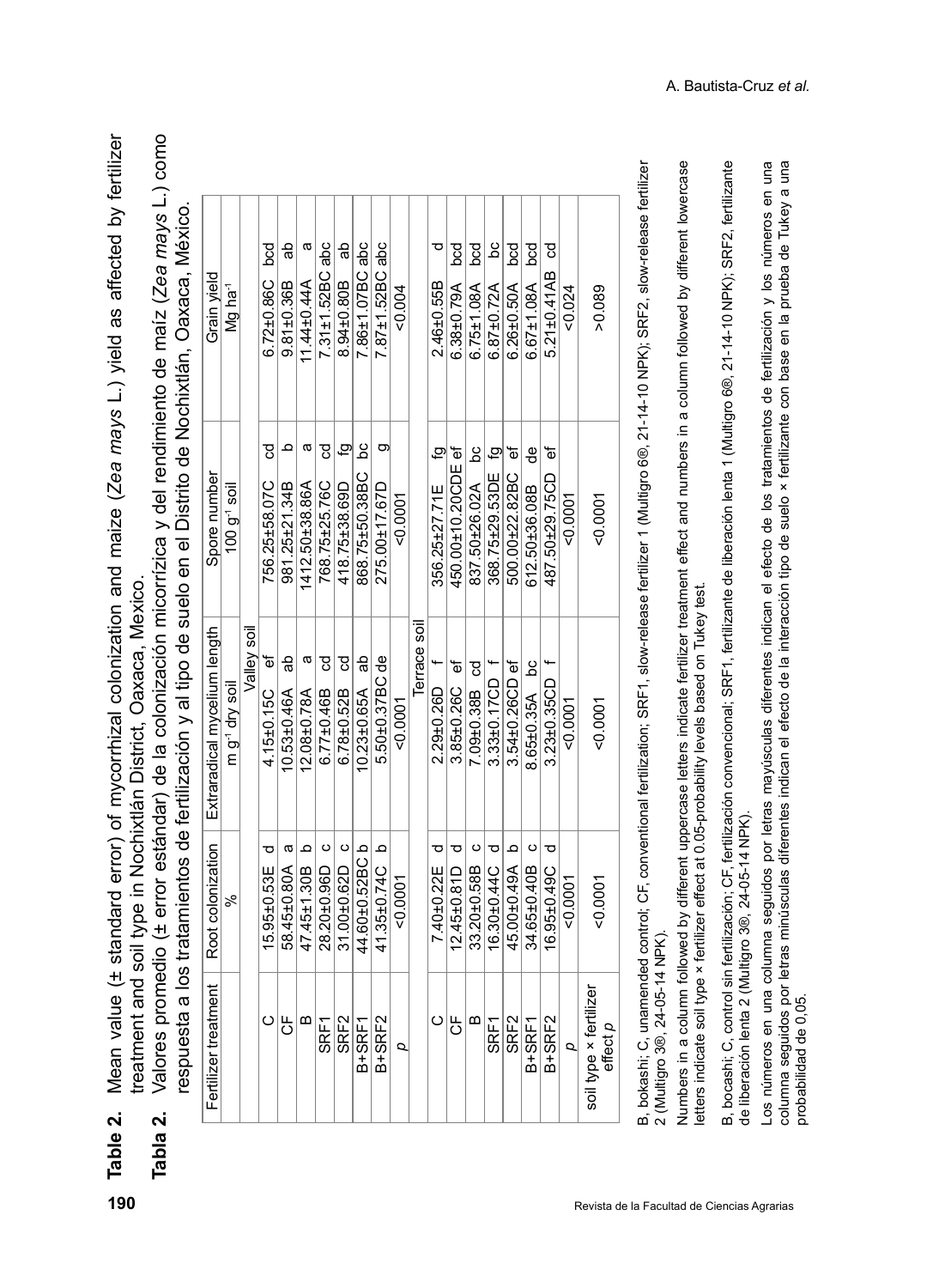#### **CONCLUSIONS**

This study has demonstrated that the type of fertilizers applied to soil could greatly affect the arbuscular mycorrhizal fungi colonization and hydrolytic enzyme activity, which are considered to be sensitive indicators of soil health. Since it is generally accepted that soil functioning and the maintenance of soil fertility depends on the activity of soil microorganisms.

We conclude that the application of bokashi, alone or combined with slow-release fertilizers, may significantly improve the biological soil fertility in maize fields. The response of mycorrhizal colonization and soil enzyme activity to the fertilizer treatments however was influenced by the soil type. The addition of bokashi increased the grain yield in only one of the two soils studied. We suggest that the fertilizer treatments need to be further broadened in order to be as inclusive as possible.

#### **REFERENCES**

- 1. Adriano, M. de L.; Gutiérrez, F.; Dendooven, L.; Salvador-Figueroa, M. 2012. Influence of compost and liquid bioferment on the chemical and biological characteristics of soil cultivated with banana (*Musa* spp. L.). J. Soil Sci. Plant Nutr. 12: 33-43.
- 2. Álvarez-Solís, D. J., Gómez-Velasco, D. A.; León-Martínez, N. S.; Gutiérrez-Miceli, F. A. 2010. Integrated management of inorganic and organic fertilizers in maize cropping. Agrociencia. 44: 575-586.
- 3. Antunes, P. M.; Lehmann, A.; Hart, M. M.; Baumecker, M.; Rillig, M. C. 2012. Long-term effects of soil nutrient deficiency on arbuscular mycorrhizal communities. Funct. Ecol. 26: 532-540.
- 4. Baath, E.; Söderström, B. 1979. Fungal biomass and fungal immobilization of plant nutrients in Swedish coniferous forest soils. Rev. Ecol. Biol. Sol 16: 477-489.
- 5. Baath, E.; Söderström, B. 1980. Comparisons of the agar-film and membrane-filter methods for the estimation of hyphal lengths in soil, with particular reference to the effect of magnification. Soil Biol. Biochem. 12: 385-387.
- 6. Belcarz, A.; Ginalska, G.; Lobarzewski, J.; Penel, C. 2002. The novel non-glycosilated invertase from *Candida utilis* (the properties and the conditions of production and purification). Biochem. Biophys. Acta 1594: 40-53.
- 7. Cahyani, S. S. 2003. The effect of Bokashi against physical and mechanical soil and plant growth pak choi (*Brassica chinensis* L.), a thesis Repository IPB-Bogor, Indonesia.
- 8. Chen, J-H. 2006. The combined use of chemical and organic fertilizers and/or biofertilizer for crop growth and soil fertility. International Workshop on Sustained Management of the Soil-Rhizosphere System for Efficient Crop Production and Fertilizer Use. Land Development Department, Bangkok 10900 Thailand.
- 9. CICLOPLAFEST. 2004. Catálogo de Plaguicidas. Available in: http://www.cofepris.gob.mx/AZ/ Paginas/ Plaguicidas%20y%20Fertilizantes/CatalogoPlaguicidas.aspx (Accesed April 2014).
- 10. Colegio Superior para la Educación Integral Intercultural de Oaxaca. Manual para elaborar bokashi. Available in: http://miriam-tadeo.blogspot.mx/2012/01/colegio-superior-para-la-educacion.html (Accesed April 2014).
- 11. Deng, S.; Tabatabai, M. A. 1994. Cellulase activity of soils. Soil Biol. Biochem. 26: 1347-1354.
- 12. El Colegio de la Frontera Sur. Abono orgánico "bocashi". Available in: http://cuencagrijalva.ecosur.mx/ cuenca grijalva/ pdfs/SP11\_Suelos\_Archivos\_importantes/A311-21\_Abono\_organico\_Bocashi. pdf (Accesed April 2014).
- 13. Gerdemann, J. W.; Nicolson, T. H. 1963. Spores of mycorrhizal *Endogone* species extracted from soil by wet sieving and decanting. Trans. Br. Mycol. Soc. 46: 235-244.
- 14. Giovanetti, M.; Mosse, B. 1980. An evaluation of techniques for measuring vesicular arbuscular mycorrhizal infection in roots. New Phytol. 84: 489-500.
- 15. Gryndler, M.; Hrselová, H.; Sudová, R.; Gryndlerová, H.; Rezácová, V.; Merhautová, V. 2005. Hyphal growth and mycorrhiza formation by the Arbuscular fungus *Glomus calaroideum* BEG23 is stimulated by humic substances. Mycorrhiza. 15: 483-488.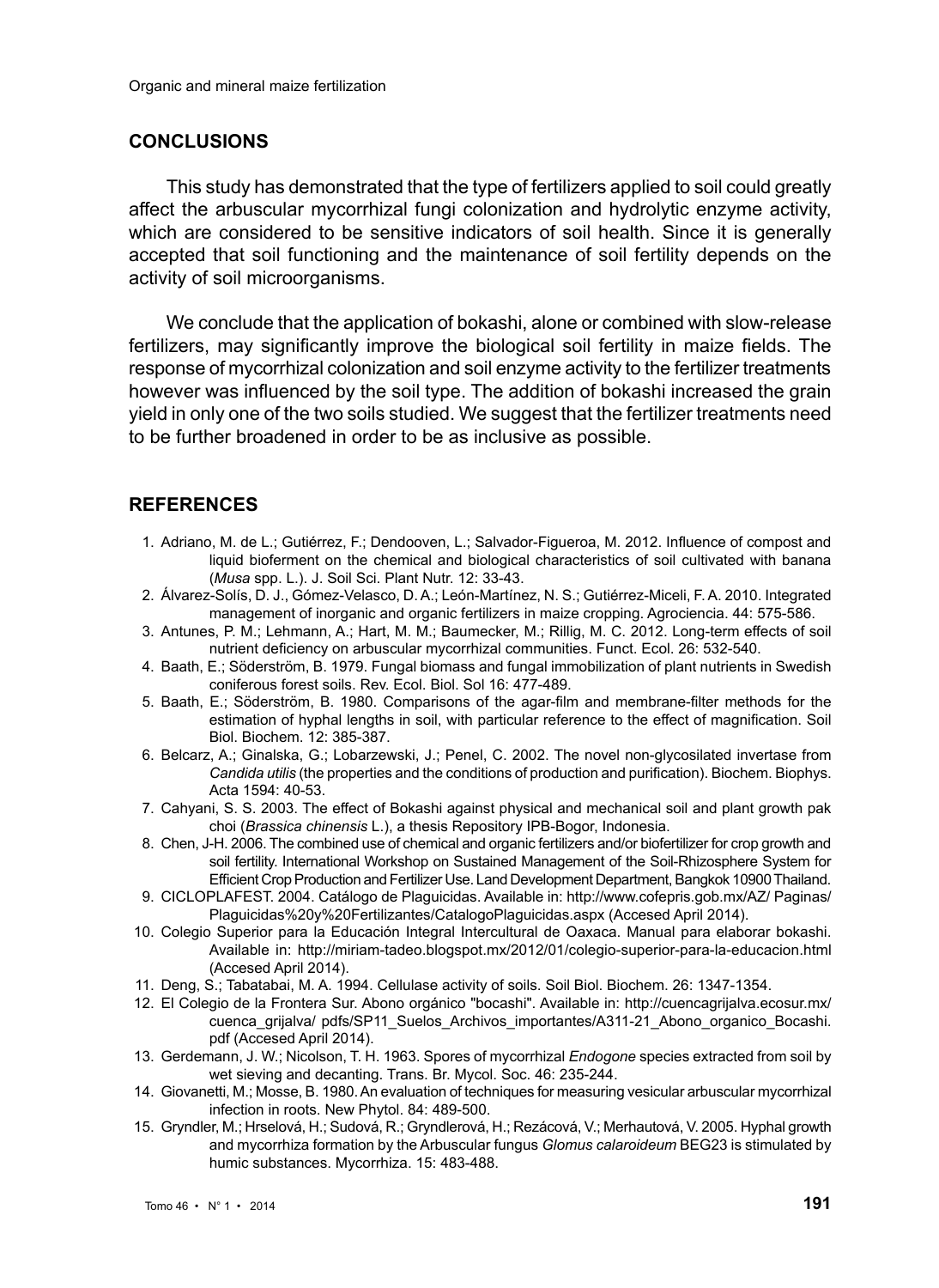- 16. Gryndler, M.; Hršelová, H.; Cajthaml, T.; Havránková, M.; Řezáčová, V.; Gryndlerová, H.; Larsen, J. 2009. Influence of soil organic matter decomposition on arbuscular mycorrhizal fungi in terms of asymbiotic hyphal growth and root colonization. Mycorrhiza 19: 255-266. doi: 10.1007/s00572- 008-0217-y.
- 17. Guertal, E. A. 2009. Slow-release nitrogen fertilizers in vegetable production: A review. HortTechnol. 19: 16-19.
- 18. Guillemin, J. P.; Orozco, M. O.; Gianinazzi-Pearson, V.; Gianinazzi, S. 1995. Influence of phosphate fertilization on fungal alkaline phosphatase and succinate dehydrogenase activities in arbuscular mycorrhiza of soybean and pineapple. Agr. Ecosyst. Environ. 53: 63-69.
- 19. Guimarães, L. H. S.; Terenzi, H. F.; Polizeli, M. L. T. M.; Jorge, J. A. 2007. Production and characterization of a thermostable extracellular β-D-fructofuranosidase produced by *Aspergillus ochraceus* with agroindustrial residues as carbon sources. Enzyme Microbial. Technol. 42: 52-57.
- 20. Hanafi, M. M.; Eltaib, S. M.; Ahmad, M. B.; Omar, S. R. S. 2002. Evaluation of controlled-release compound fertilizers in soil. Comm. Soil Sci. Plant Anal. 33: 1139-1156.
- 21. Herniwanti, Yanuwiadi, B.; Priatmadi, J. B.; Soemarno. 2014. Comparison of characteristic aquatic local plants for phytoremediation with different media of acid mine drainage passive treatment. J. Appl. Environ. Biol. Sci. 4: 167-176.
- 22. Hidayat, B. J.; Eriksen, N. T.; Wiebe, M. G. 2006. Acid phosphatase production by *Aspergillus niger* N402A in continuous flow culture. FEMS Microbiol. Lett. 254: 324-331.
- 23. Inforural. 2013. Mínima producción de maíz en la Mixteca. Inforural. Available in: http://www.inforural. com.mx/spip.php?article122022 (Accessed June 2013).
- 24. Instituto Nacional de Investigaciones Forestales. Agrícolas y Pecuarias. 2006. Catálogo de Productos y Servicios. Available in: http://www.cirpas-inifap.gob.mx/pys/Oaxaca.pdf (Accessed April 2014).
- 25. Instituto Nacional de Investigaciones Forestales. Agrícolas y Pecuarias. Elaboración de composta tipo bocashi. Available in: http://www.cofupro.org.mx/ cofupro/archivo/fondo\_sectorial/ Oaxaca/15oaxaca.pdf (Accessed April 2014).
- 26. Jia, J. W.; Nie, J. H.; Li, X. H.; Song, F. P.; Sang, W. M. 2001. Study on the relationship between the soil physical-chemical properties and soil enzymatic activities of plastic greenhouse. J. Shandong Agric. Univ. (Nat. Sci.). 32: 427-432.
- 27. Jin, K.; Sleutel, S.; Buchan, D.; De Neve, S.; Cai, D. X.; Gabriels, D.; Jin, J. Y. 2009. Changes of soil enzyme activities under different tillage practices in the Chinese Loess Plateau. Soil Till. Res. 104: 115-120.
- 28. Kalantari, S.; Hatami, S.; Ardalan, M. M.; Alikhani, H. A.; Shorafa, M. 2010. The effect of compost and vermicompost of yard leaf manure on growth of corn. African J. Agric. Res. 5: 1317-1323.
- 29. Kaplan, L.; Tlustoš, P.; Száková, J.; Najmanová, J. 2013. The influence of slow-release fertilizers on potted chrysanthemum growth and nutrient consumption. Plant Soil Environ. 59: 385-391.
- 30. Kautz, T.; Wirth, S.; Ellmer, F. 2004. Microbial activity in a sandy arable soil is governed by the fertilization regime. Eur. J. Soil Biol. 40: 87-94.
- 31. Khalil, S.; Loynachan, T. E.; Tabatabai, M. A. 1994. Mycorrhizal dependency and nutrient uptake by improved and unimproved corn and soybean cultivars. Agron. J. 86: 949-958.
- 32. Linderman, R. G.; Davis, E. A. 2004. Evaluation of commercial inorganic and organic fertilizer effects on arbuscular mycorrhizae formed by *Glomus intraradices*. HortTecnology. 14: 196-202.
- 33. Liu, J. X. 2004. Correlative research on the activity of enzyme and soil nutrient in the different types of farmland. Chin. J. Soil Sci. 35: 20-23.
- 34. Marklein, A. R.; Houlton, B. Z. 2012. Nitrogen inputs accelerate phosphorus cycling rates across a wide variety of terrestrial ecosystems. New Phytol. 193: 696-704.
- 35. Martens, D. A.; Johanson, J. B.; Frakenberger, W. T. 1992. Production and persistence of soil enzymes with repeated additions of organic residues. Soil Sci. 153: 53-61.
- 36. Martínez-Gallegos, V.; Bautista-Cruz, M. A.; Robles, C. 2012. Phosphatase responses in the rhizosphere of *Agave angustifolia* Haw. on base to organic-mineral fertilization. Naturaleza y Desarrollo 10: 28-45.
- 37. McCarty, G. W.; Shogren, D. R.; Bremner, J. M. 1992. Regulation of urease production in soil by microbial assimilation of nitrogen. Biol. Fert. Soils 12: 261-264.
- 38. Medina, A.; Azcón, R. 2010. Effectiveness of the application of arbuscular mycorrhiza fungi and organic amendments to improve soil quality and plant performance under stress conditions. J. Soil Sci. Plant Nutr. 10: 354-372.
- 39. Milpa-Mejía, S.; Grenón-Cascales, G. N.; González-Castellanos, A.; Vázquez-García, L. M. 2012. Cultivo en maceta de Iris xiphium L. (Iris de Holanda) con diferentes concentraciones de humus de lombriz y sus lixiviados. Revista de la Facultad de Ciencias Agrarias de la Universidad Nacional de Cuyo. Mendoza. Argentina. 44(2): 109-117.
- 40. Nelson, N. 1944. A photometric adaptation of the Somogyi method for determination of glucose. J. Biol. Chem. 153: 375-380.